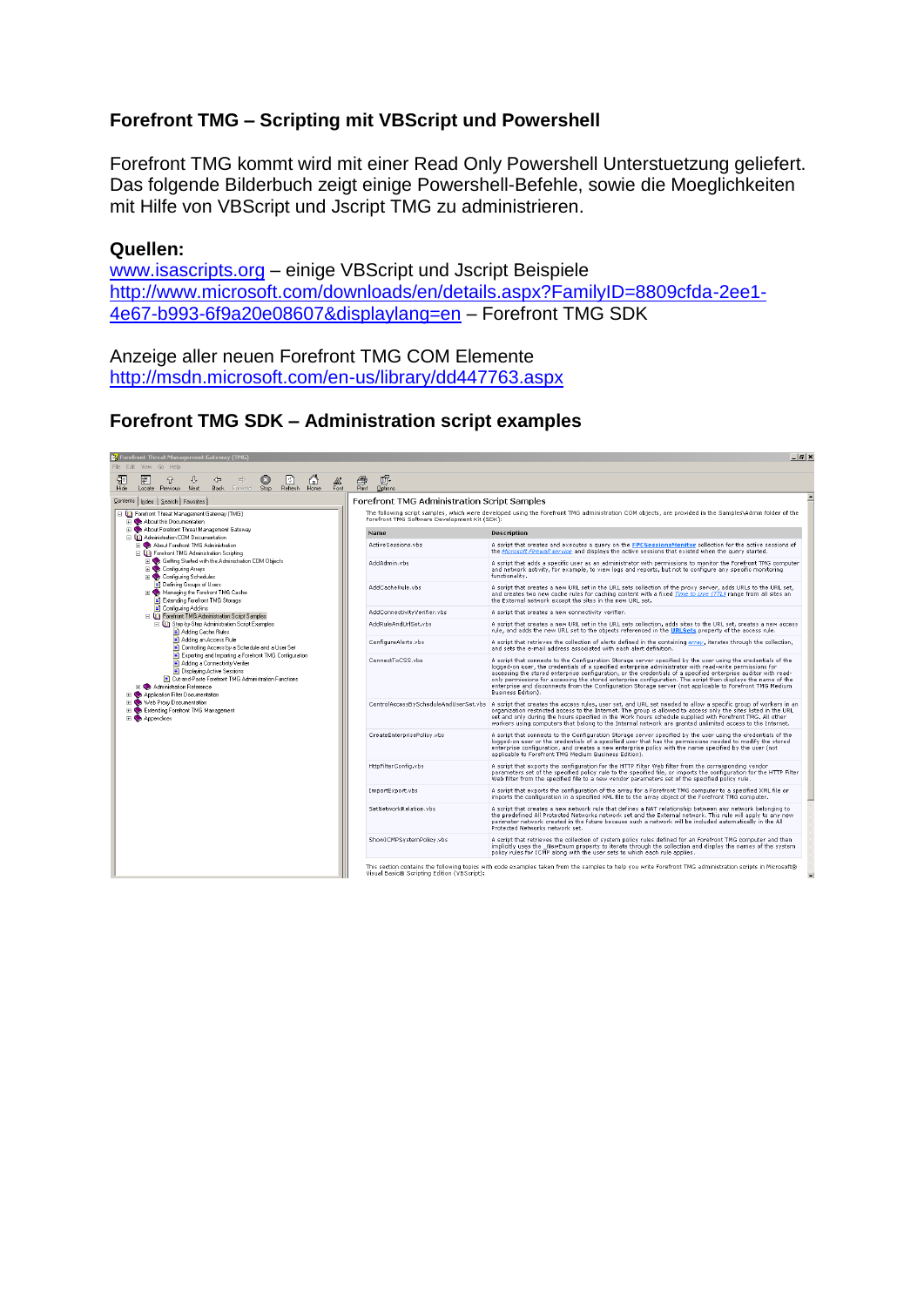#### **Einen User zu einer ISA/TMG Server Rolle hinzufuegen**



## **Forefront TMG Array anzeigen**



#### **Der Klassiker - TMG Konfigurationsbackup**

Dim fileName Dim WSHNetwork Dim shareName: shareName = WScript.Arguments(0) Dim xmldom : set xmldom = CreateObject("Msxml2.DOMDocument") Dim fpc : set fpc = WScript.CreateObject("Fpc.Root") Dim array : set array = fpc.GetContainingArray set WSHNetwork = CreateObject("WScript.Network") fileName=shareName & "\" & WSHNetwork.ComputerName & "-" & Month(Now) & "-" & Day(Now) & "-" & Year(Now) & ".xml" array.Export xmldom, 0 xmldom.save(fileName)

Die Codezeilen in eine Textdatei mit der Extension .VBS speichern und dann per Cscript ausfuehren Bsp.: Cscript TMGBACKUP.VBS \\ENTFERNTERSERVER\TMG-BACKUP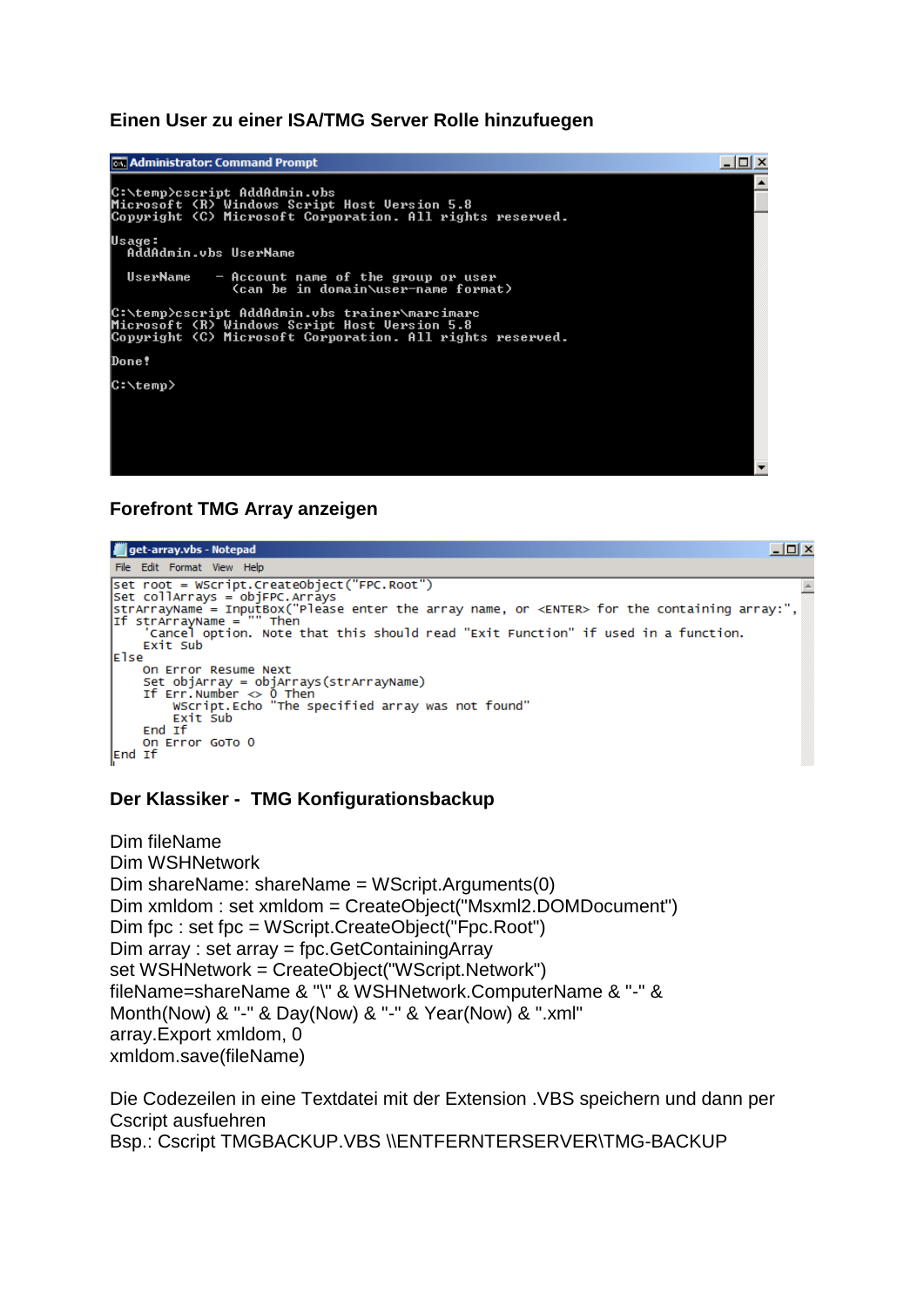**Beispiel**: Auslesen der VPN Konfiguration und Import in Forefront TMG Quelle:<http://www.msisafaq.de/Anleitungen/TMG/VPN/VPNImport.htm> (Author: Christian Groebner)

Mittels folgendem Skript können Sie die Einstellungen aus der Konfigurationssicherung von ISA Server 2006 auslesen und diese in die Konfiguration von Microsoft TMG übernehmen. Kopieren Sie hierzu das Skript in einen Texteditor, z.B. Notepad und speichern Sie es unter dem Dateinamen **vpnfix.vbs** ab.

########################################################################### ##############

Dieses Skript übernimmt die IPSec-Einstellungen für Phase I und II der IPSec-VPN-Tunnel aus der ISA Server 2006-Konfiguration nach dem Import und wendet diese auf die Konfiguration von Microsoft TMG an.

Die Verwendung dieses Skripts erfolgt auf eigene Verantwortung. Es wird keine Haftung für eventuelle Schäden übernommen!

Geschrieben von Christian Gröbner [MVP Forefront] ########################################################################### ##############

' ----- Sub restore\_ipsec\_settings -----

Sub restore ipsec\_settings(fpcRoot, VPN\_Name, Int\_PhaseI, Enc\_PhaseI, Int\_PhaseII, Enc\_PhaseII)

Dim Intproviders Dim Encproviders

 $Intprovides = Array("SHA1", "MD5")$ Encproviders = Array("DES","3DES")

set obj $IPSec =$ fpcRoot.GetContainingArray.NetworkConfiguration.Networks.Item(VPN\_Name).VPNConfi guration.IPSecSettings

wscript.echo "Restoring IPSec-settings for network" & VPN\_Name & vbCrLf wscript.echo "Phase I integrity : " & Intproviders(Int\_PhaseI) objIPSec.Phase1Integrity = Int\_PhaseI wscript.echo "Phase I encryption : " & Encproviders(Enc\_PhaseI) objIPSec.Phase1Encryption = Enc\_PhaseI wscript.echo "Phase II integrity : " & Intproviders(Int\_PhaseII)  $objIPSec.Phase2Integrity = Int PhaseII$ wscript.echo "Phase II encryption : " & Encproviders(Enc\_PhaseII) & vbCrLf objIPSec.Phase2Encryption = Enc\_PhaseII wscript.echo "Successfully applied the settings" wscript.echo "-----------------------------------------------------------" & vbCrLf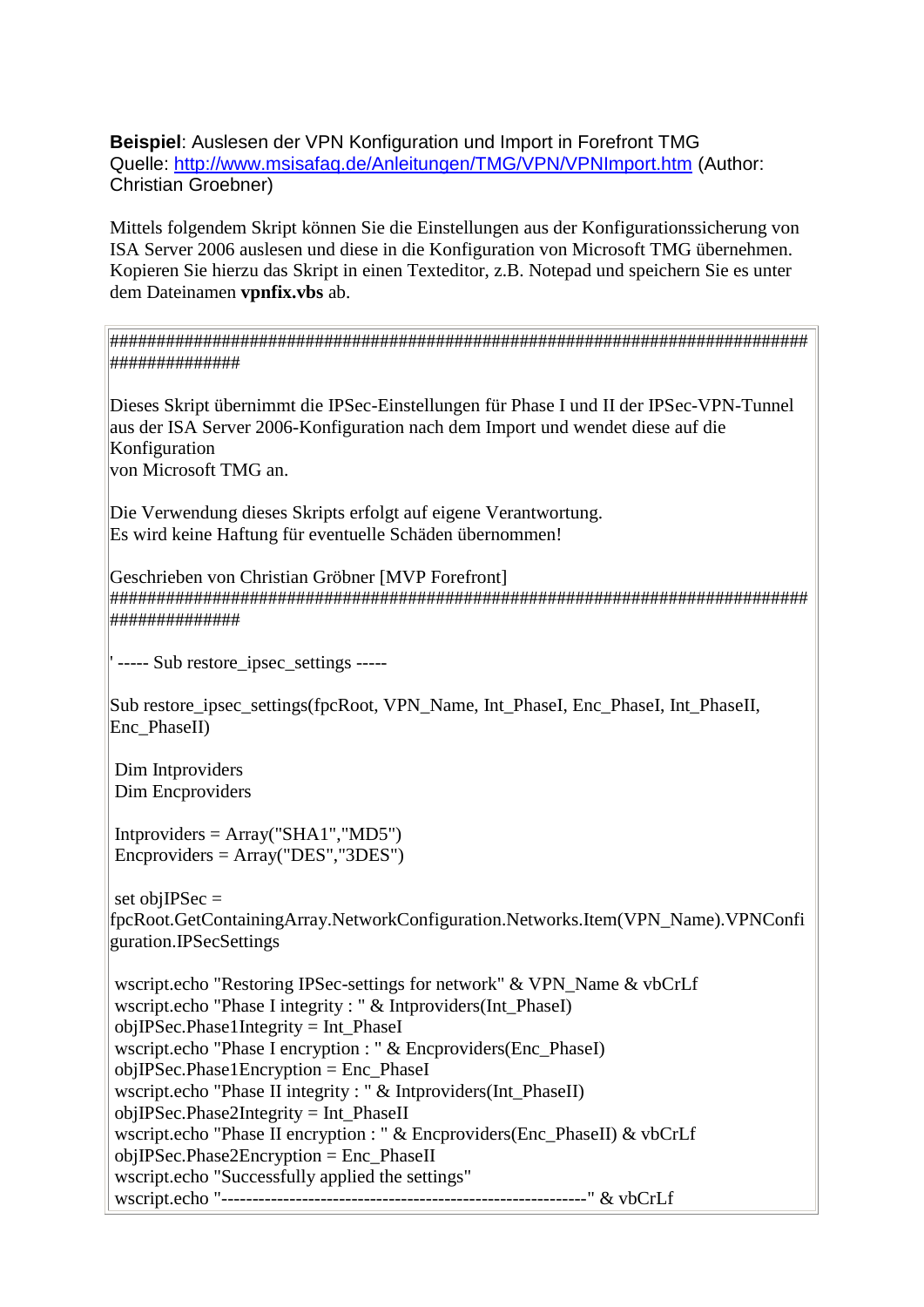End Sub ' ------ Sub Main ------- Sub Main() Dim PhaseI Int Dim PhaseI\_Enc Dim PhaseII\_Int Dim PhaseII\_Enc Dim config config = Inputbox("Please enter the complete path and filename with extension to the existing configuration file of ISA 2006 : (Example: C:\Temp\config.xml)") Set xmlFile = CreateObject("Microsoft.XMLDOM") If xmlFile.load(config) then set objFPC = CreateObject("FPC.Root") Set networkNodes = xmlFile.getElementsByTagName("fpc4:Network") For each networkNode in networkNodes If (Not(networkNode.selectSingleNode("fpc4:NetworkConnectionType") is Nothing)) Then If (networkNode.selectSingleNode("fpc4:NetworkConnectionType").Text = 4) Then PhaseI Int  $= 0$ PhaseI  $Enc = 1$ PhaseII  $Int = 0$ PhaseII  $Enc = 1$ Name = networkNode.selectSingleNode("fpc4:Name").Text Set ipsecSettingsNode = networkNode.selectSingleNode("fpc4:VpnNetworkConfiguration/fpc4:VpnNetworkIPSecSett ings") If (Not(ipsecSettingsNode.selectSingleNode("fpc4:VpnNetworkPhase1Encryption") is Nothing)) Then PhaseI\_Enc  $=$ ipsecSettingsNode.selectSingleNode("fpc4:VpnNetworkPhase1Encryption").Text If (Not(ipsecSettingsNode.selectSingleNode("fpc4:VpnNetworkPhase1Integrity") is Nothing)) Then PhaseI Int  $=$ ipsecSettingsNode.selectSingleNode("fpc4:VpnNetworkPhase1Integrity").Text If (Not(ipsecSettingsNode.selectSingleNode("fpc4:VpnNetworkPhase2Encryption") is Nothing)) Then PhaseII  $Enc =$ ipsecSettingsNode.selectSingleNode("fpc4:VpnNetworkPhase2Encryption").Text If (Not(ipsecSettingsNode.selectSingleNode("fpc4:VpnNetworkPhase2Integrity") is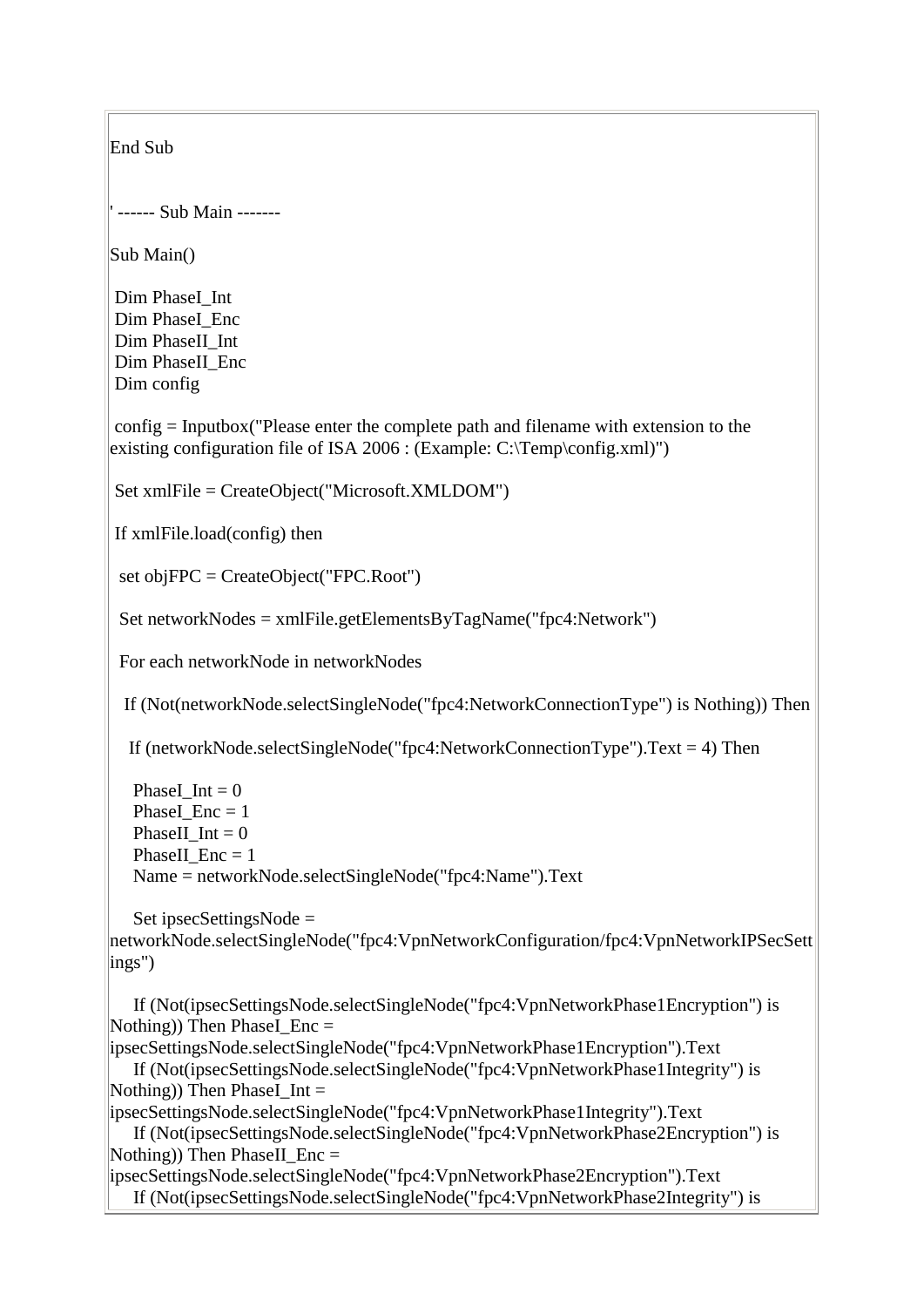| Nothing)) Then PhaseII_Int =                                                          |  |  |  |
|---------------------------------------------------------------------------------------|--|--|--|
| ipsecSettingsNode.selectSingleNode("fpc4:VpnNetworkPhase2Integrity").Text             |  |  |  |
| restore_ipsec_settings objFPC, Name, PhaseI_Int, PhaseI_Enc, PhaseII_Int, PhaseII_Enc |  |  |  |
| End If                                                                                |  |  |  |
| End If                                                                                |  |  |  |
| <b>Next</b>                                                                           |  |  |  |
| objFPC.GetContainingArray.Save                                                        |  |  |  |
| Else                                                                                  |  |  |  |
| wscript.echo("The file does not exist!")                                              |  |  |  |
| End If                                                                                |  |  |  |
| End Sub                                                                               |  |  |  |
| "------ Start the script ------                                                       |  |  |  |
| Main                                                                                  |  |  |  |
|                                                                                       |  |  |  |

# **Anzeige der URL Categorien von Forefront TMG**

```
set root=CreateObject("FPC.Root")
For Each cat in root.GetContainingArray().RuleElements.UrlCategories
    wscript.echo "'" & cat.Name & "' --> " & cat.CategoryID
Next
```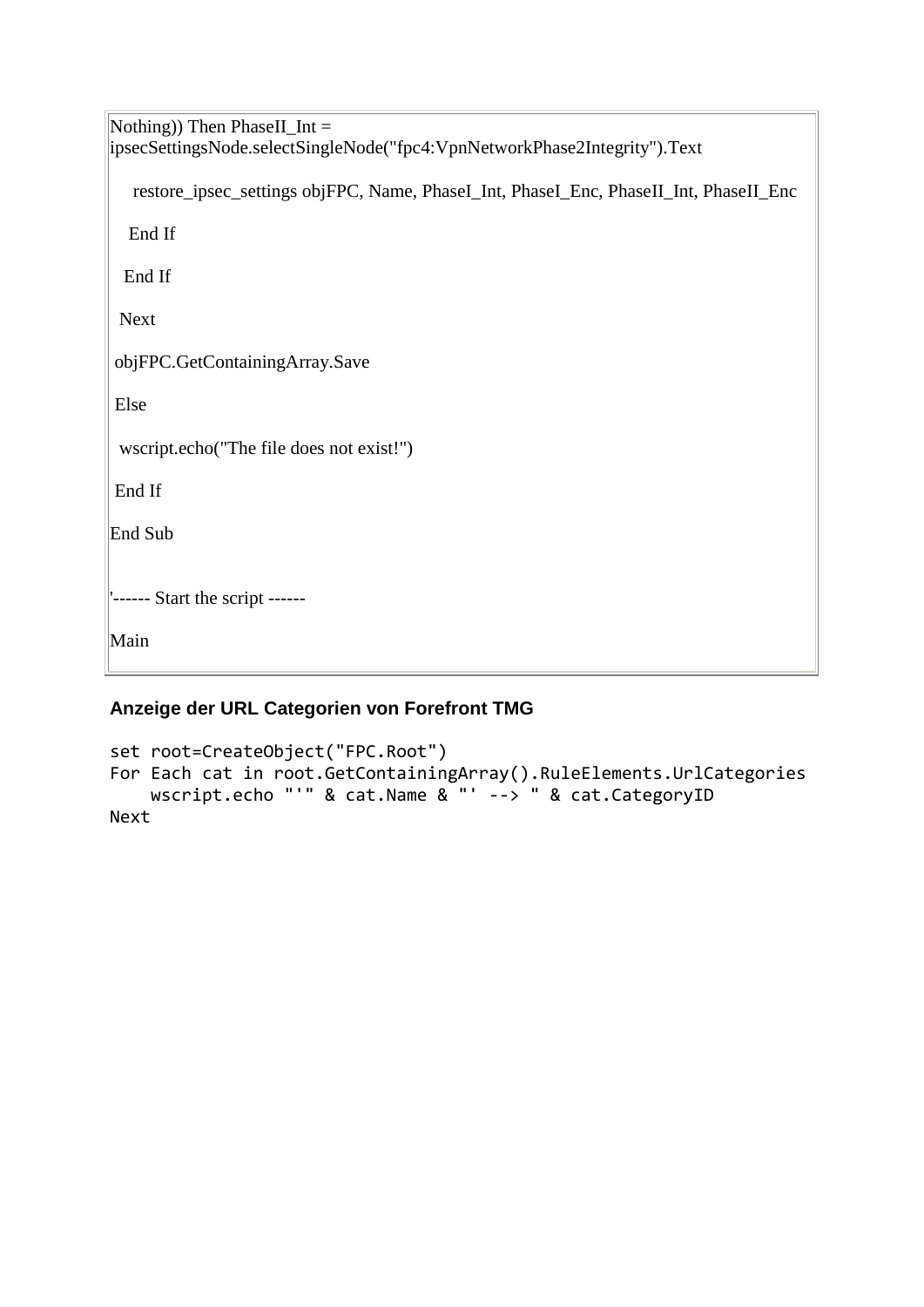```
Cox Administrator: Command Prompt
C:\temp>cscript url-category.vbs<br>Microsoft (R) Windows Script Host Version 5.8<br>Copyright (C) Microsoft Corporation. All right
 Alcohol' \longrightarrow 1<br>
'Anonymizers' \longrightarrow 2<br>
'Art/Culture/Heritage' \longrightarrow 3<br>
'Blogs/Wiki' \longrightarrow 4<br>
'Botnet' \longrightarrow 5<br>
'Chat' \longrightarrow 5<br>
'Chat' \longrightarrow 6<br>
'Child Friendly Materials' \longrightarrow<br>
'Criminal Activities' \longrightarrow 8<br>
'Dating/Personals' \rightarrow 7
'Dating/Personals' ---><br>
'Digital Postcards' ---> 10<br>
'Dubious' ---> 11<br>
'Edge Content Servers/Infrastructure' ---> 12<br>
'Edge Content Servers/Infrastructure' ---> 12<br>
'Employment' ---> 14<br>
'Employment' ---> 14<br>
'Fashion/B
  'Malicious' --> 32<br>'Mature Content' --> 33<br>'Media Sharing' --> 34<br>'Motor Vehicles' --> 35<br>'News' --> 36
```
#### **TMG und Powershell**

TMG Root Object definieren (Root Object ist immer FPC.Root)



Anzeige des TMG Roots

| <b>2 Administrator: Windows PowerShell</b>                                                                                                                           |                                                                                                                                      |  |  |
|----------------------------------------------------------------------------------------------------------------------------------------------------------------------|--------------------------------------------------------------------------------------------------------------------------------------|--|--|
| PS C:\Users\administrator.TRAINER> \$TMGRoot                                                                                                                         |                                                                                                                                      |  |  |
| Arrays<br>Enterprise<br> ConfigurationStorageServer<br>RequireApplyChanges<br> ChangesMade <br> StorageChangeNumber<br>IsaEdition<br>VendorMode<br>ConfigurationMode | : System.__ComObject<br>: System. ComObject<br>: TMG-EN.trainer.intern<br>: False<br>: False<br>: 57360<br>-32<br>÷.<br>: False<br>Й |  |  |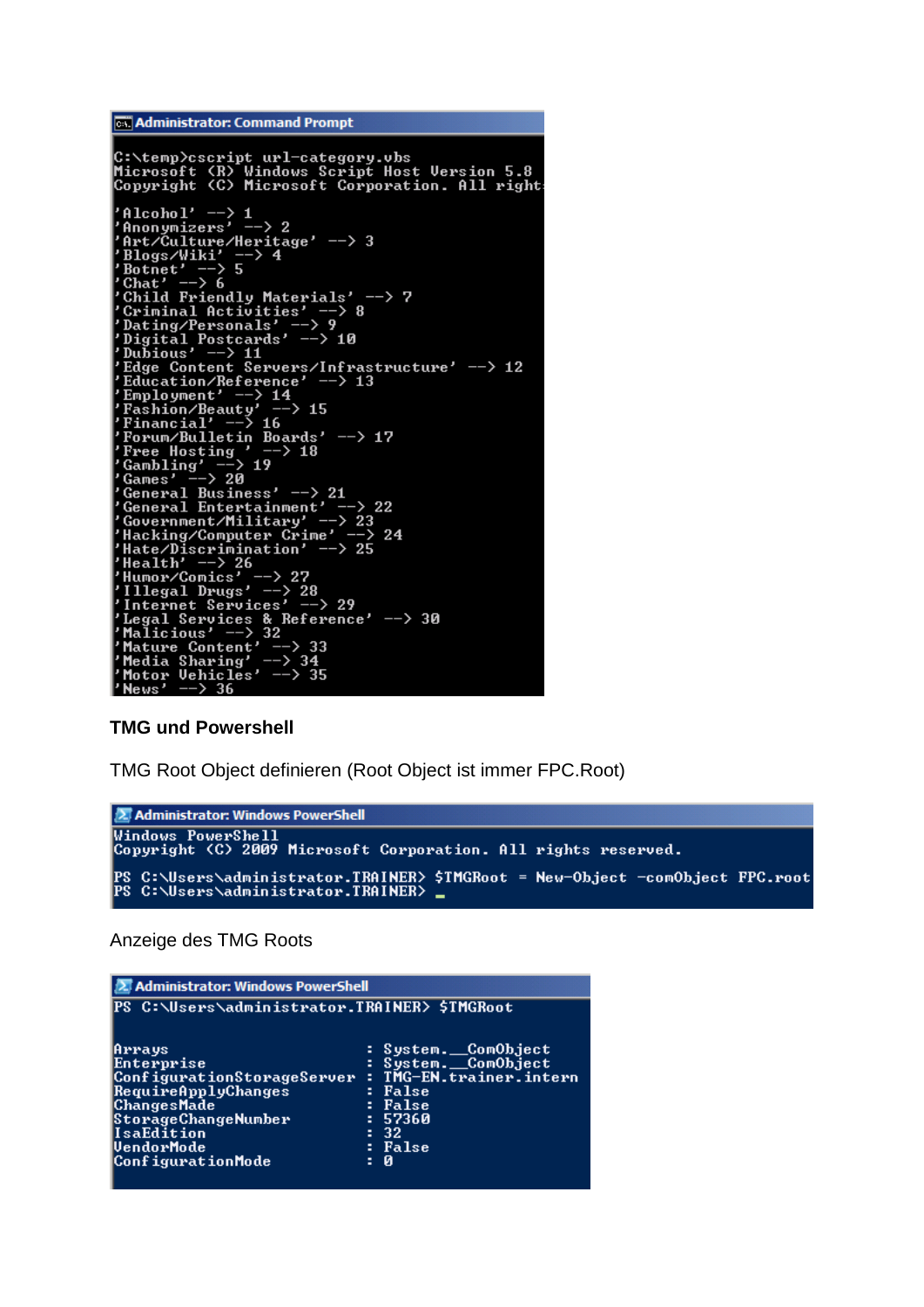Abfrage einzelner Elemente (Hinter \$TMGRoot. mit TAB Taste alle Elemente anzeigen)

2 Administrator: Windows PowerShell 

Anzeige der Eigenschaften von FPC.Root

| <b>Z</b> Administrator: Windows PowerShell<br> PS C:∖Users∖administrator.TRAINER> \$tmgroot ¦ Get-Member -membertype *property                                                 |                                                                                              |                                                                                                                                                                                                                                                                                                                                                                                                                                                |  |  |
|--------------------------------------------------------------------------------------------------------------------------------------------------------------------------------|----------------------------------------------------------------------------------------------|------------------------------------------------------------------------------------------------------------------------------------------------------------------------------------------------------------------------------------------------------------------------------------------------------------------------------------------------------------------------------------------------------------------------------------------------|--|--|
| TypeName: System. ComObject#{8bf0aefa-b4fd-4d81-8046-a069d948d673}                                                                                                             |                                                                                              |                                                                                                                                                                                                                                                                                                                                                                                                                                                |  |  |
| Name                                                                                                                                                                           |                                                                                              | MemberType Definition                                                                                                                                                                                                                                                                                                                                                                                                                          |  |  |
| Arrays<br> ChangesMade<br>ConfigurationMode<br>ConfigurationStorageServer Property<br>Enterprise<br>IsaEdition<br> RequireApplyChanges <br> StorageChangeNumber<br>lVendorMode | Property<br>Property<br>Property<br>Property<br>Property<br>Property<br>Property<br>Property | IFPCArrays Arrays $()$ $\{get\}$<br>bool ChangesMade () {get}<br>FpcConfigurationMode ConfigurationMode $\langle \rangle$ $\langle$ get $\rangle$<br>string ConfigurationStorageServer () {get}<br>IFPCEEEnterprise Enterprise () {get}<br>FpcIsaEditionType IsaEdition $\langle \rangle$ $\langle$ get $\rangle$<br>$bool$ RequireApplyChanges () $\{get\}$ $\{set\}$<br>int64 StorageChangeNumber () {get}<br>bool VendorMode () {get} {set} |  |  |
| IPS C:\Users\administrator.TRAINER>                                                                                                                                            |                                                                                              |                                                                                                                                                                                                                                                                                                                                                                                                                                                |  |  |

# **Ermitteln des TMG Enterprise und dessen Arrays. Anschliessender Export der Konfiguration**

Quelle: http://www.microsoft.com/learning/en/us/Book.aspx?ID=13148&locale=en-us

#-+-+-+-+-+-+-+-+-+-+-+-+-+-+-+-+-+-+-+-+-+-+-+-+-+-+-+-+-+-+-+-+-+-+-+-+-+- # # This code is Copyright (c) 2009 Microsoft Corporation. # # All rights reserved. # # THIS CODE AND INFORMATION IS PROVIDED "AS IS" WITHOUT WARRANTY OF # ANY KIND, EITHER EXPRESSED OR IMPLIED, INCLUDING BUT NOT LIMITED TO # THE IMPLIED WARRANTIES OF MERCHANTABILITY AND/OR FITNESS FOR A # PARTICULAR PURPOSE. # # IN NO EVENT SHALL MICROSOFT AND/OR ITS RESPECTIVE SUPPLIERS BE # LIABLE FOR ANY SPECIAL, INDIRECT OR CONSEQUENTIAL DAMAGES OR ANY # DAMAGES WHATSOEVER RESULTING FROM LOSS OF USE, DATA OR PROFITS, # WHETHER IN AN ACTION OF CONTRACT, NEGLIGENCE OR OTHER **TORTIOUS** # ACTION, ARISING OUT OF OR IN CONNECTION WITH THE USE OR PERFORMANCE # OF THIS CODE OR INFORMATION. #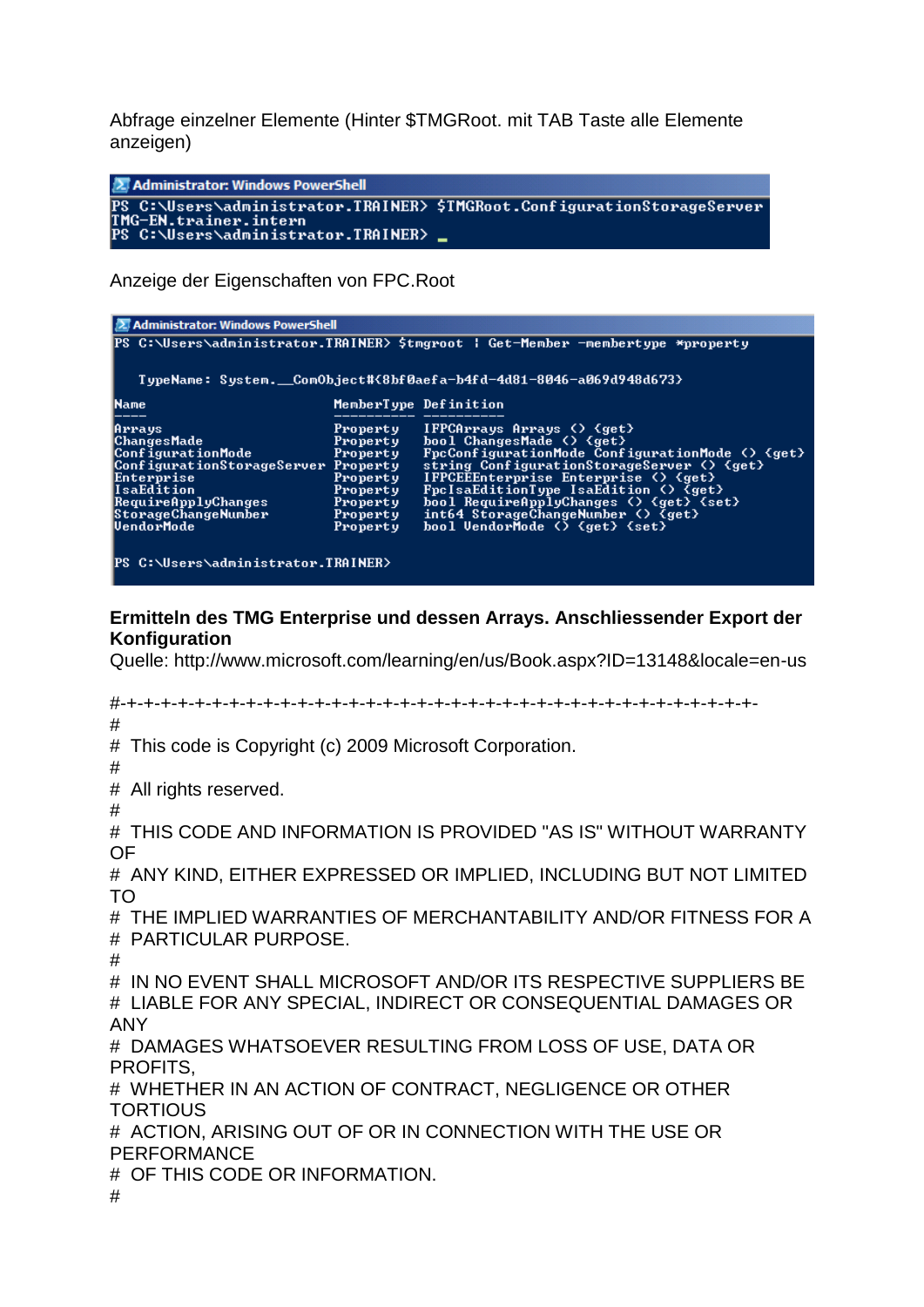```
#-+-+-+-+-+-+-+-+-+-+-+-+-+-+-+-+-+-+-+-+-+-+-+-+-+-+-+-+-+-+-+-+-+-+-+-+-+-
```
# declare and define the TMG root object \$oFPC = New-Object -comObject FPC.root

# declare and define the value that expresses if array work was successful \$bFailed = \$False

# declare and define the value that expresses whether any changes occurred \$bChanges = \$False

# declare and define the TMG arrays collection \$cArrays = \$oFPC.Arrays

# declare the Array object variable \$oArray

```
# enumerate (walk through) the array list looking for the ones of interest
$Result = "Outbound Proxy"
```
Foreach (\$oArray in \$cArrays)

```
{
```

```
write-host "Policy name:" $oArray.PolicyAssignment.EnterprisePolicyUsed.Name
  If ( $oArray.PolicyAssignment.EnterprisePolicyUsed.Name -eq $Result){
   write-host "Array Name:" $oArray.name
  # if we try to work an array and fail, we want to quit now
   If ( UpdateArray($oArray) -eq $false ) 
     {$bFailed = $True} # otherwise, we declare that we made changes to at least one array
      else {$bChanges = $True}
      }
}
# if we made any changes without failures, now is the time to save them
If ($bChanges -ne ( $bFailed )) 
   {SaveChanges( $oArray )}
  {SaveChanges( $oArray )}
Function UpdateArray( $oArray )
{
  #define the default return value for this function
  $UpdateArray = $False
  #declare and define the TMG export file path
  $szOutFilePath = "C:\TmgExportFile.xml"
  #declare and define the optional data for the export method
 $iOptionalData = 0 #declare and define the TMG export data password
 $szPassword = ""
```